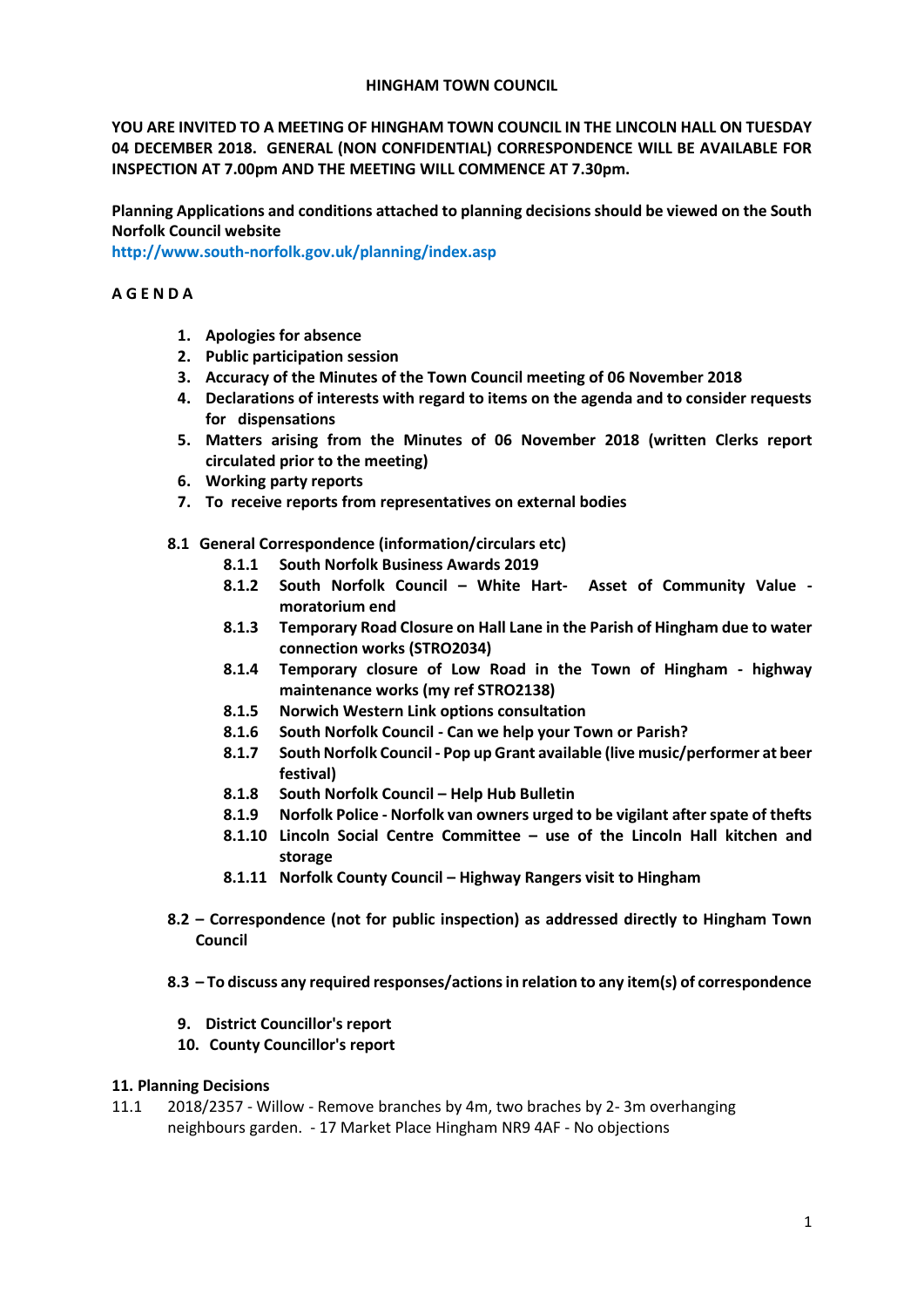- 11.2 2018/2216 Existing dwelling to be demolished with new replacement dwelling including annexe accommodation. - Cedar Cottage Watton Road Hingham NR9 4NN - Approval with Conditions
- 11.3 2018/2213 & 2018/2214 Replacement of existing conservatory with bespoke garden room Well House 5 Market Place Hingham NR9 4AF - Approval with Conditions
- 11.4 2018/2228 & 2018/2229 Removal of lean-to and replace with garden/breakfast room 18 Bond Street Hingham Norfolk NR9 4HA - Approval with Conditions
	- **12. Planning Applications (as notified by SNC for consultation)**
	- **12.1 2018/2551 & 2018/2550 - 3 Dereham Road Hingham NR9 4HU Modification to existing conservatory and construction of a glazed link between existing building and new proposed office areas**
	- **12.2 2018/2529 -15 Admirals Walk Hingham Norfolk NR9 4JL Single storey side extension, replacing attached garage**
	- **12.3 2018/2530 -Land South Of Watton Road Hingham Norfolk Residential development of 6 dwellings**
	- **12.4 2018/2513 Lyngwhite Cottage Attleborough Road Hingham NR9 4NH Erection of new garage and shed**
	- **12.5 2018/2361 -35 Hardingham Street Hingham Norfolk NR9 4JB Two storey rear extension and internal alterations to garage to re-locate kitchen – and oil tank**
	- **12.6 2018/2592 4 Folly Lane Hingham Norfolk NR9 4JE Proposed side and rear extension to replace large workshop**
		- *13. (other planning applications where the Town Council is not a consultee – for information only) 13.1*
		- **14. Licensing Application – Premises Licence Application (New) for Hingham Rectory Bowls Club, The Fairland, Hingham, Norfolk, NR9 4HN.**
		- **15. To receive an update on/discuss the transfer of the public toilets**
		- **16. To receive and discuss information provided by Nick Tupper (Norfolk County Council), regarding Parish Partnership Scheme/Fairland crossroads and the Norwich Road bus stop**
		- **17. To receive a report and discuss the Chairman and Clerk's visit to the Attleborough Archive Centre – (with regard to the proposal from the Hingham History Centre for a purpose built archive building)**
		- **18. To discuss the Greater Norwich Local Plan Consultation, (29 October 2018 – 14 December 2018) and agree any response to be made from the Town Council**
		- **19. To receive an update/discuss the Tally Alley light**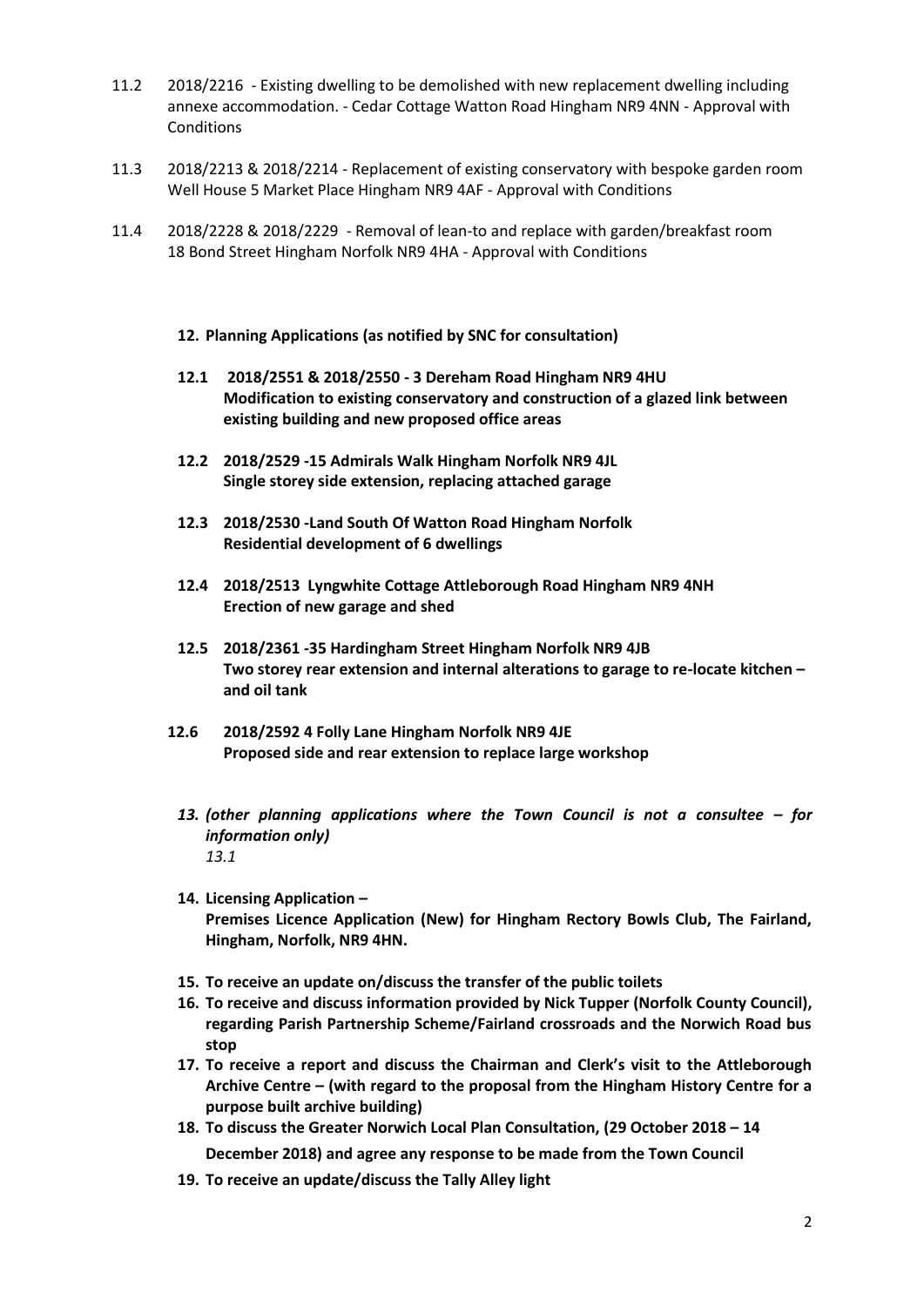**20. A reminder of the next Town Council meeting on Wednesday 02 January 2019 (venue to be confirmed) – being the precept setting meeting – and confirm Councillor intended attendance.**

### **FINANCE**

- **21. To consider the request for funding/grant as made by the Lincoln Social Centre Committee**
- **22. Proposal to purchase a new laptop and Office software for the Clerk**
- **23. To receive (and discuss) the draft minutes of the meeting of the Finance Committee, 20 November 2018**
- **24. To receive a copy of/and make comment on the proposed draft budget for 2019/20 as produced by the Finance Committee**
- **25. Proposal to invite tenders for an internal auditor for (2018/19) financial year-end audit**

| <b>ACCOUNTS FOR PAYMENT 04 December 2018</b> |              |                                      |                                           | <b>VAT</b> |
|----------------------------------------------|--------------|--------------------------------------|-------------------------------------------|------------|
|                                              | <b>TOTAL</b> | <b>PAYEE</b>                         | <b>DETAILS</b>                            |            |
| £                                            | 751.52       | <b>D RAMM</b>                        | 734.49 wages (4w)                         |            |
|                                              |              |                                      | binbags (6.53)                            | £1.09      |
|                                              |              |                                      | cleaning products (10.50)                 | £1.42      |
| £                                            | 1,189.40     | A DOE                                | WAGES (1147.96)                           |            |
|                                              |              |                                      | XMAS DEC PAPER/LAMINATING POUCHES (41.44) | £6.91      |
| £                                            | 626.48       | <b>EON</b>                           | <b>STREET LIGHT ENERGY</b>                | 101.41     |
| £                                            | 294.19       | <b>K AND M LIGHTING SERVICES LTD</b> | <b>MAINTENANCE CONTRACT</b>               | 49.03      |
| £                                            | 30.00        | <b>HINGHAM RECTORY BOWLS CLUB</b>    | <b>HIRE OF BUIDING</b>                    |            |
| £                                            | 2,909.34     | <b>TTSR LTD</b>                      | <b>GRASS CUTTING</b>                      | 484.89     |
| £                                            | 156.00       | <b>SLCC</b>                          | <b>MEMBERSHIP</b>                         |            |
| £                                            | 115.31       | <b>XEROX FINANCE</b>                 | <b>PRINTER RENTAL</b>                     | 18.49      |
|                                              |              |                                      |                                           |            |
|                                              |              |                                      |                                           |            |
|                                              |              |                                      |                                           |            |
|                                              |              |                                      |                                           |            |
|                                              |              |                                      |                                           |            |
|                                              | £6,072.24    | <b>TOTAL</b>                         | <b>TOTAL VAT</b>                          | £663.24    |
|                                              |              |                                      |                                           |            |

#### **26. Accounts for Payment**

-

**27. 'Exclusion of the Press and Public under the Public Bodies (Admission to Meetings) Act 1960 to discuss the following matters:'** 

The following agenda items are commercially sensitive

# **28. To consider any quotations received for the resurfacing of the access driveway to the Lincoln Hall/Library/Bowls club car park**

Alison Doe - Town Clerk – 29 November 2018

Any planning applications and correspondence received after the publication of this notice may also be discussed.